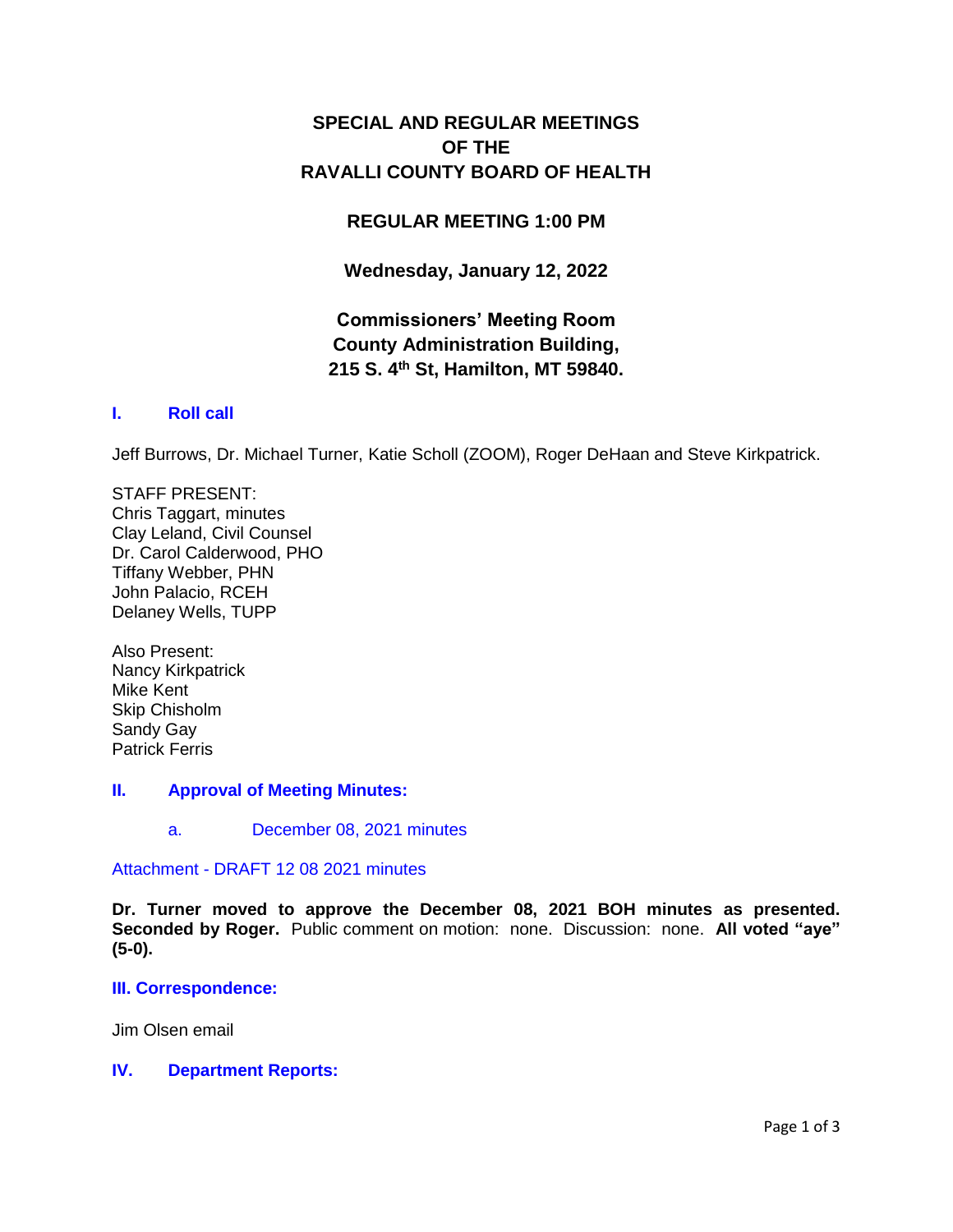1. [Health Officer](http://ravalli-mt.granicus.com/wordlinkreceiver.php?clip_id=9a7f2e2f-b6c0-49b1-9987-98dae729c828&meta_id=e9d9d081-1c39-4fc4-85a4-19aebb698dee&time=144)

#### Present: Dr. Carol Calderwood

2. [Public Health Nurse's Report/Emergency Preparedness](http://ravalli-mt.granicus.com/wordlinkreceiver.php?clip_id=9a7f2e2f-b6c0-49b1-9987-98dae729c828&meta_id=ac018190-a018-4898-ac12-f6a40d1d3428&time=551)

[Attachment -](http://ravalli-mt.granicus.com/DocumentViewer.php?file=ravalli-mt_d327c4fb88c2698da7f1d2aa35f9c561.pdf) PHN 1

[Attachment -](http://ravalli-mt.granicus.com/DocumentViewer.php?file=ravalli-mt_7193efded2d5dba34fb0a1b7c0bce70c.pdf) PHN 2

[Attachment -](http://ravalli-mt.granicus.com/DocumentViewer.php?file=ravalli-mt_d41732b8df437e0d86ae21db3d1c76e5.pdf) PHN 3

Present: Tiffany Webber, PHN

MTUPP Present: Delaney Wells

## 3. [Environmental Health Report](http://ravalli-mt.granicus.com/wordlinkreceiver.php?clip_id=9a7f2e2f-b6c0-49b1-9987-98dae729c828&meta_id=148e22b1-bc63-4609-94ec-52baf411174c&time=2096)

Present: John Palacio, RCEH

Public comment: Nancy Kirkpatrick Skip Chisholm Sandy Gay

## **V. [New Business:](http://ravalli-mt.granicus.com/wordlinkreceiver.php?clip_id=9a7f2e2f-b6c0-49b1-9987-98dae729c828&meta_id=f59716cf-a67a-4871-a1ab-e88d95bd56ec&time=2754)**

1. ["Discussion with possible decision on Bitterroot Gateway ESM key variance."](http://ravalli-mt.granicus.com/wordlinkreceiver.php?clip_id=9a7f2e2f-b6c0-49b1-9987-98dae729c828&meta_id=b4ba9263-e221-4cc3-ae8e-872314f03210&time=2755)  – John P (no [rep was present in 12/2021 BOH meeting\).](http://ravalli-mt.granicus.com/wordlinkreceiver.php?clip_id=9a7f2e2f-b6c0-49b1-9987-98dae729c828&meta_id=b4ba9263-e221-4cc3-ae8e-872314f03210&time=2755)

## [Attachment -](http://ravalli-mt.granicus.com/DocumentViewer.php?file=ravalli-mt_e6b0aeefd402b0e39eedf7d9dbb6216e.pdf) Staff Report

Per John P: This request is no longer requested.

Public comment: Nancy Kirkpatrick Skip Chisholm Mike Kent Skip Chisholm

No BOH action required.

2. ["Discussion with possible decision on Pigott use of fill variance." –](http://ravalli-mt.granicus.com/wordlinkreceiver.php?clip_id=9a7f2e2f-b6c0-49b1-9987-98dae729c828&meta_id=50bb8d88-a0d9-4314-b94f-99db8d433a49&time=4298) John P.

[Attachment -](http://ravalli-mt.granicus.com/DocumentViewer.php?file=ravalli-mt_e3994a0f879d2f91d5d559aa3efd8818.pdf) Pigott Request